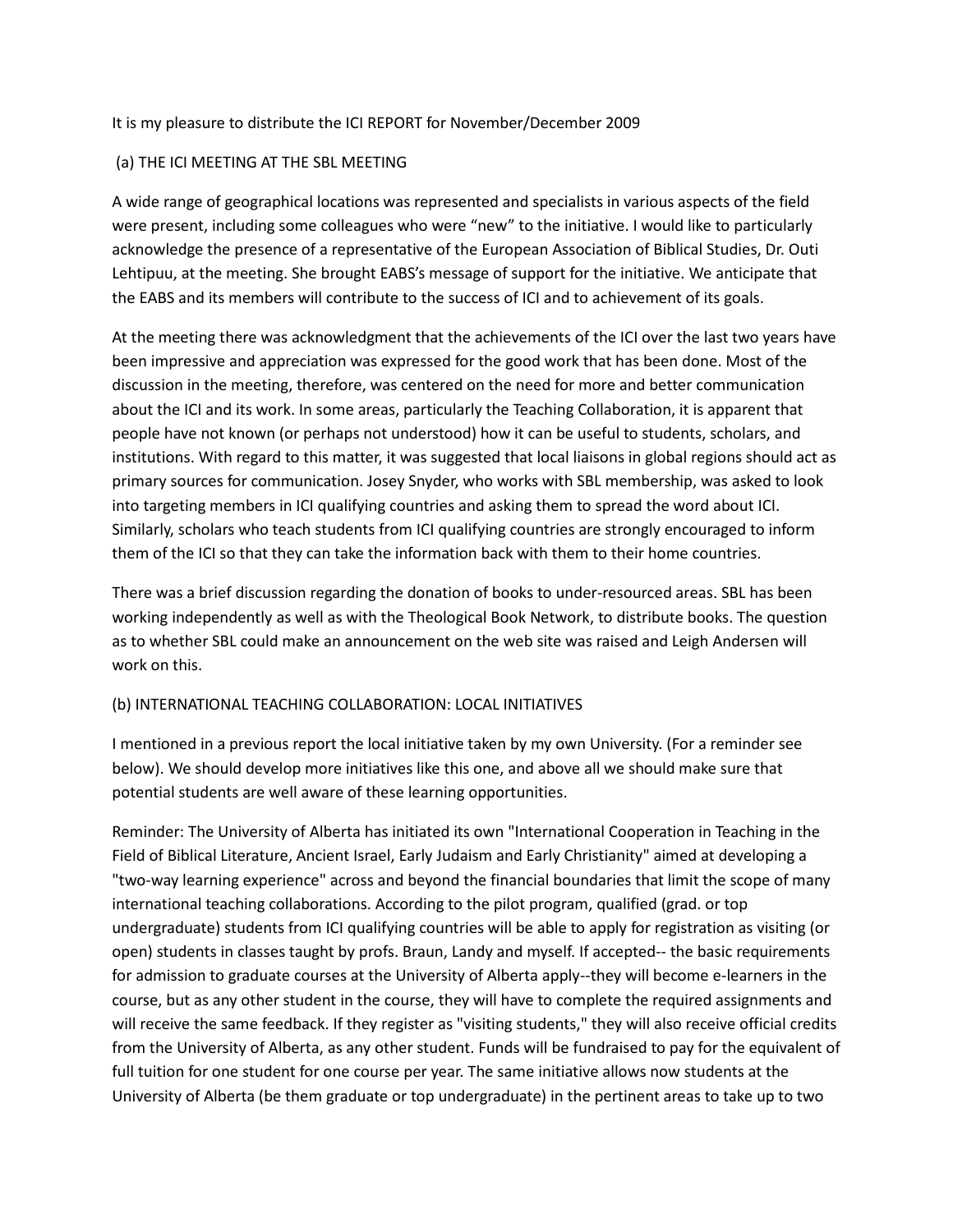courses relevant to their studies as e-participants in academic institutions in ICI qualifying countries provided that they have received approval from their advisor/supervisor and the Faculty office, before registering to the course.

## (c) PUBLICATIONS: IVBS

We were shown the prototype of the IVBS website during the meeting in New Orleans. It looks good. It is anticipated that the site will be ready and functional as of February 1 2010, with the first works being published a few months later. I want to stress that the goal of the series is to further scholarship by ensuring wide-availability and maximal, global readership for works written by scholars in Africa, Asia, Latin America, Central-Eastern Europe, and the Pacific Islands. If you become aware of manuscripts or articles that meet the criteria of IVBS, kindly encourage authors to submit them to IVBS for publication. For more information about IVBS please contact the general editors: Monica Melanchthon (monixm@gmail.com) and Louis Jonker (lcj@sun.ac.za). I encourage all the participants in this advisory body to consider submitting mss and to encourage others to do so.

## (d) PUBLICATIONS: ONLINE BOOKS

For the list of the books published online as of December 3 2009 go to

http://www.sbl-site.org/publications/Books\_ICIbooks.aspx

Despite the fact that November is the busiest month at the SBL office, the following books were added in November:

Brighton, Mark Andrew. *The Sicarii in Josephus's* Judean War: *Rhetorical Analysis and Historical Observations*. Early Judaism and Its Literature 27. Atlanta: Society of Biblical Literature, 2009.

This book offers a comprehensive study of the Sicarii in Josephus's *Judean War*. Detailed rhetorical analyses are provided not only for the Masada narrative, where Josephus tells how the Sicarii famously committed suicide, but also for all other places in War where their activities are described or must be inferred from the context. The study shows how Josephus adopted the Sicarii in his narrative to develop and bring to a resolution several major themes in War. In a departure from the classical proposal that the Sicarii were an armed and fanatical off-shoot of the Zealots, this work concludes that from a historical perspective, "Sicarii" was a somewhat fluid term used to describe Jews of the Judean revolt who were associated with acts of violence against their own people for religious/political ends.

Peters, Melvin K. H., editor. *XIII Congress of the International Organization for Septuagint and Cognate Studies: Ljubljana, 2007.* Septuagint and Cognate Studies 55. Atlanta: Society of Biblical Literature, 2008.

This book represents the current state of Septuagint studies as reflected in papers presented at the triennial meeting of the International Organization for Septuagint and Cognate Studies (IOSCS). In method, content, and approach, the proceedings published in this volume demonstrate the vitality of interest in Septuagint studies and the dedication of the authors—established scholars and promising younger voices—to their diverse subjects. This edition of the proceedings continues an established tradition of publishing volumes of essays from the international conferences of the IOSCS. The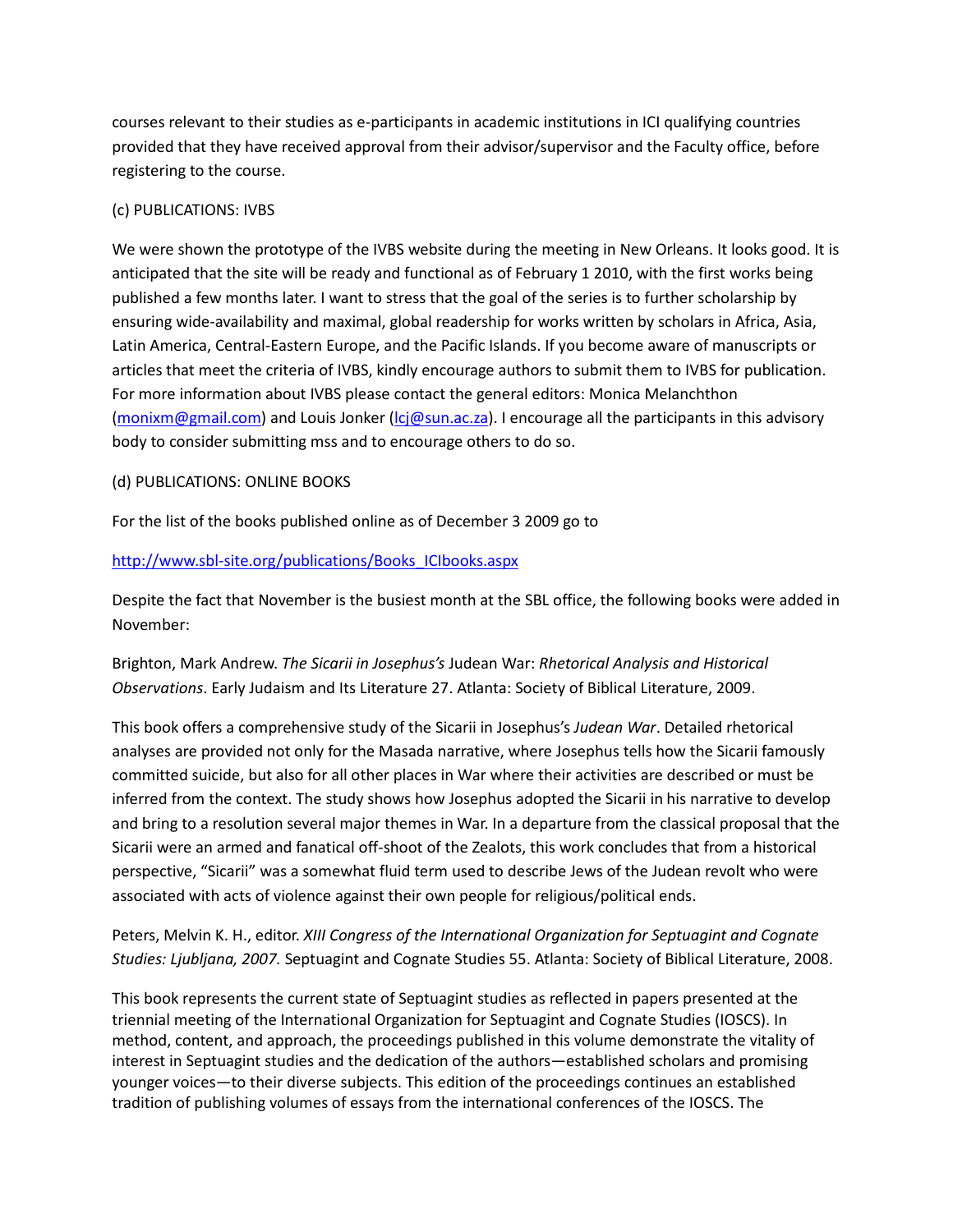contributors are Melvin K. H. Peters, Christian Amphoux et Arnaud Sérandour, Jean-Marie Auwers, Cameron Boyd-Taylor, Reinhart Ceulemans, Mario Cimosa and Gillian Bonney, Johann Cook, Evangelia G. Dafni, Dries De Crom, Nicholas de Lange, Cécile Dogniez, Peter J. Gentry, Katrin Hauspie, Robert J. V. Hiebert and Nathaniel N. Dykstra, Philippe Hugo, Jan Joosten, Edgar Kellenberger, Arie van der Kooij, Siegfried Kreuzer, Julia G. Krivoruchko, Timothy M. Law, R. Timothy McLay, Michaël N. van der Meer, James M. Scott, Raija Sollamo, and Georg Walser.

A few more books will be added either before the end of December or early January.

We continue looking at possibilities to expand this program.

## (e) PUBLICATIONS: ANEM/MACO

We had a very positive meeting of the ANEM/MACO editorial board in New Orleans. We are working to implement a publication plan according to which a significant number of volumes of high quality will be published in the series during the coming three years.

If you have a manuscript for the Ancient Near East Monograph Series/Monografias Sobre el Antiguo Cercano Oriente (ANEM/MACO) please contact Roxana Flammini (roxflamm@yahoo.com.ar) or Billie Jean Collins(billie.collins@sbl-site.org) or myself (ehud.ben.zvi@ualberta.ca). Keep in mind that Ancient Near East includes Ancient Israel.

## (f) Composition of the Task Force

As per the original recommendations that lead to the establishment of ICI, there is a small Task Force appointed the SBL Executive Director whose purpose is to monitor the progress of the initiative and suggest changes as necessary. Up to now the Task Force was composed by Saul Olyan, Leigh Andersen and myself as chair. This composition reflected the team that developed the recommendations. As time passed, it was felt that the Task Force should be composed of individuals who are directly responsible for important sectors of ICI. Thus the new Task Force is composed of Louis Jonkers (IVBS), Monica Melanchthon (IVBS), Roxana Flammini (ANEM/MACO), Nat Levtow (who will be the point person to increase awareness of ICI and its programs among scholars and students), Leigh Andersen (SBL office) and myself as chair. I am sure that you will join me in thanking Saul Olyan for the great contribution he made to international collaboration in our area of studies.

### (g) EVENTS

Please let submit basic information about events to Sharon Johnson at sharon.johnson@sbl-site.org

There are a number of other events that may be of interest to this group.

### December 2009

12/30 Call for Papers Deadline. The Society of Asian Biblical Studies (SABS) will hold its next meetingat the Divinity School, Chung Chi College, Chinese University of Hong Kong, June 14-16 2010. SABS seeks to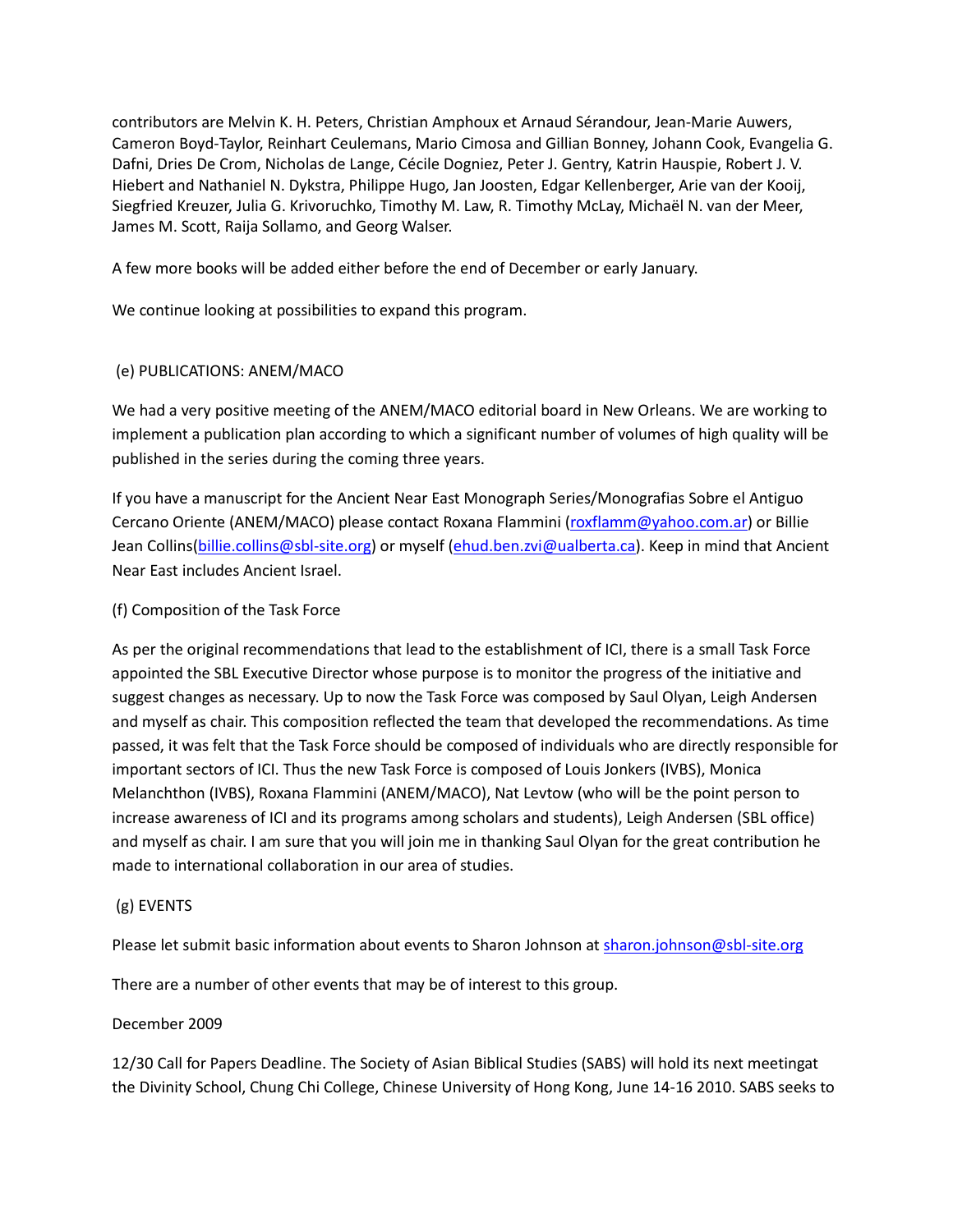bring together scholars interested in and committed toBiblical Studies in various contexts of Asia/Oceania, including those in diaspora. For further information, please contact Monica Melanchthon atstyofabs@gmail.com or Tat -siong Benny Liew at bliew@psr.edu

# January 2010

1/16- 1/20 4th African Association for the Study of Religion (AASR) Conference in Africa, "Religion, Environment and Sustainable Development" at Ogsfemi Awolowo University, Ile-Ife, Nigeria. See AASR site (http://www.a-asr.org/) for more information.

## June 2010

6/14-6/16 The Society of Asian Biblical Studies (SABS) will hold its next meeting at the Divinity School, Chung Chi College, Chinese University of Hong Kong.

SABS seeks to bring together scholars interested in and committed to Biblical Studies in various contexts of Asia/Oceania, including those in diaspora. For further information, please contact Monica Melanchthon at styofabs@gmail.com or Tat-siong Benny Liew at bliew@psr.edu

Call for Papers- deadline is December 30, 2009 (see above)

## July 2010

# Zoroastrians

ARAM Society for Syro-Mesopotamian Studies is organizing its Thirtieth Ninth International Conference on the theme of The Zoroastrians, to be held at the University of Oxford, 08-10 July 2010. The conference aims to study Zoroastrian religion and culture, and it will start on Thursday 08 July at 9am, finishing on Saturday 10 July at 1pm. Each speaker's paper is limited to 30 minutes, with an additional 10 minutes for discussion.

If you wish to participate in the conference, please contact our Oxford address: ARAM, the Oriental Institute, Oxford University, Pusey Lane, Oxford OX1 2LE, England. Tel. ++1865 514041. Fax ++1865-516824. Email: [aram@aramsociety.org](mailto:aram@aramsociety.org)

July 27-29

Indonesian Biblical Scholars Meeting in Jakarta The theme is The Development of the Wisdom's Tradition in the Bible. For more information e-mail Yonky Karman ykarman@cbn.net.id

### (h) MEMBERSHIP

Please keep encouraging your colleagues and graduate students to join the Society and to contribute to shaping its future. Students from ICI qualifying countries have to pay only US \$ 10 and scholars from the same countries only US \$ 15 to become full members. Anyone who wishes to become a member and for whom this amount represents undue hardship is encouraged to contact Leigh. Please contact also Josey Snyder with any question related to this program.